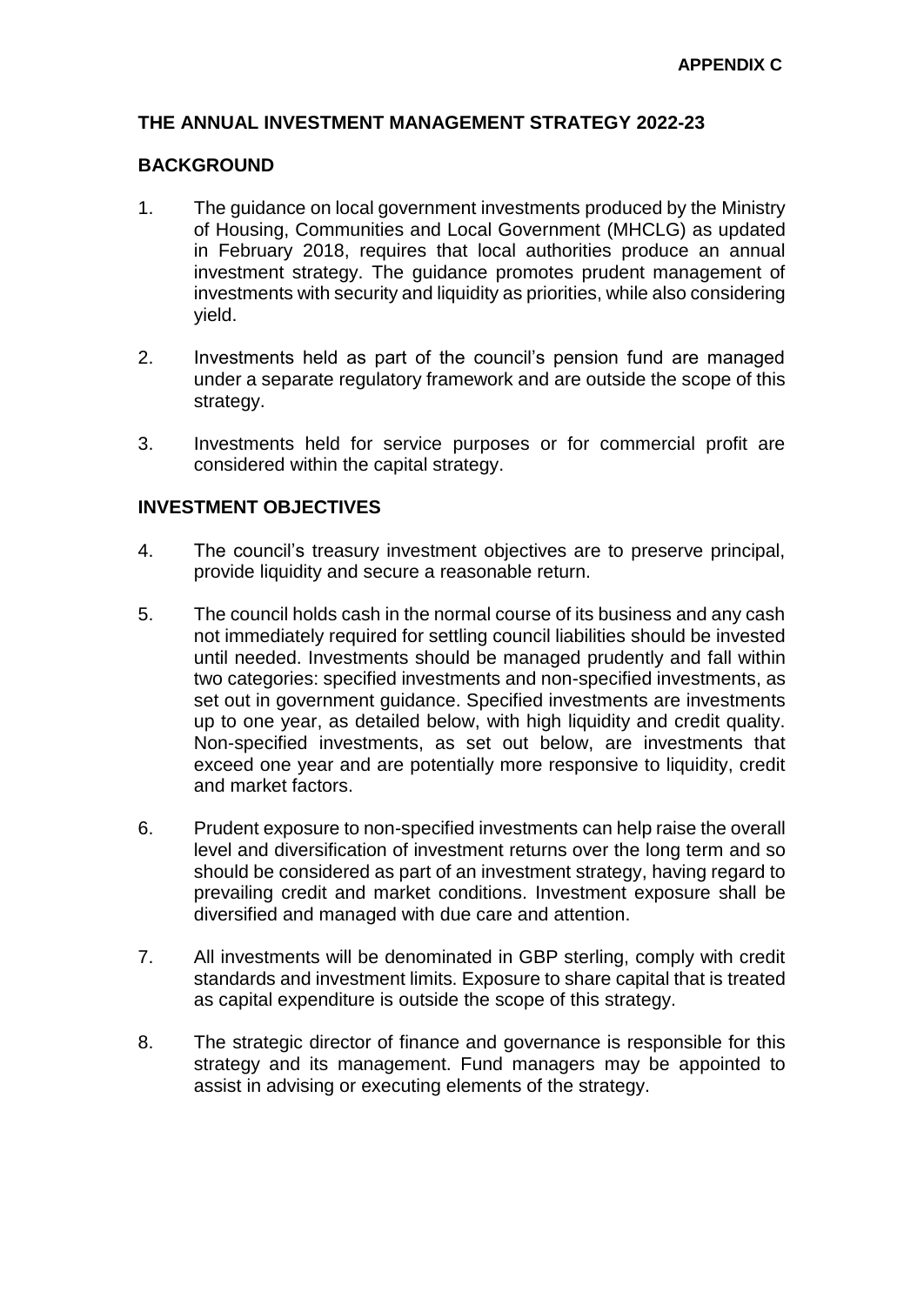## **SPECIFIED INVESTMENTS**

9. Specified investments shall consist of investments with a remaining term of up to one year in the following categories. Actual exposure shall be subject to investment limits, be managed prudently and have regard to prevailing credit and market conditions.

|   | <b>Specified investments</b><br>- in sterling, meeting credit standards and with remaining life<br>not longer than 1 year                                                                                                                                                                                                         |  |  |  |  |
|---|-----------------------------------------------------------------------------------------------------------------------------------------------------------------------------------------------------------------------------------------------------------------------------------------------------------------------------------|--|--|--|--|
| A | Term deposits, notice accounts, certificates of deposits,<br>commercial paper, notes, collateral backed lending, bills,<br>bonds (including covered bonds) issued or guaranteed by: the<br>UK government, supranational banks, foreign governments,<br>quasi-sovereigns, UK local authorities, banks or UK building<br>societies. |  |  |  |  |
| B | Money market funds and short duration low volatility<br>enhanced cash funds rated AAA/Aaa/AAA<br>(Fitch/Moody's/S&P) with stable or variable net asset values.                                                                                                                                                                    |  |  |  |  |

### **NON-SPECIFIED INVESTMENTS**

10. Non-specified investments shall consist of investments with a remaining term exceeding one year in the following categories of investments. Actual exposure shall be subject to investment limits, be managed prudently and have regard to prevailing credit and market conditions.

| <b>Non-specified Investments</b>                                |  |
|-----------------------------------------------------------------|--|
| - in sterling, meeting credit standards and with remaining life |  |
| longer than 1 year                                              |  |
|                                                                 |  |

A Term deposits, notice accounts, certificates of deposits, commercial paper, notes, collateral backed lending, bills, bonds (including covered bonds) issued or guaranteed by: the UK government, supranational banks, foreign governments, quasi-sovereigns, UK local authorities, banks or UK building societies, pooled multiasset income funds.

## **CREDIT STANDARDS**

- 11. Credit risk, the risk that an entity with which investments are held fails to meet its obligations to investors, shall be contained and credit ratings consulted.
- 12. The minimum credit ratings are set out in the tables and paragraphs below. While these ratings indicate a low risk of default and are well above the minimum regarded as investment grade, they may not always keep up with developments in turbulent markets Therefore, in managing exposure, attention should also be paid to developments in the financial and credit markets. Rating definitions are set out below.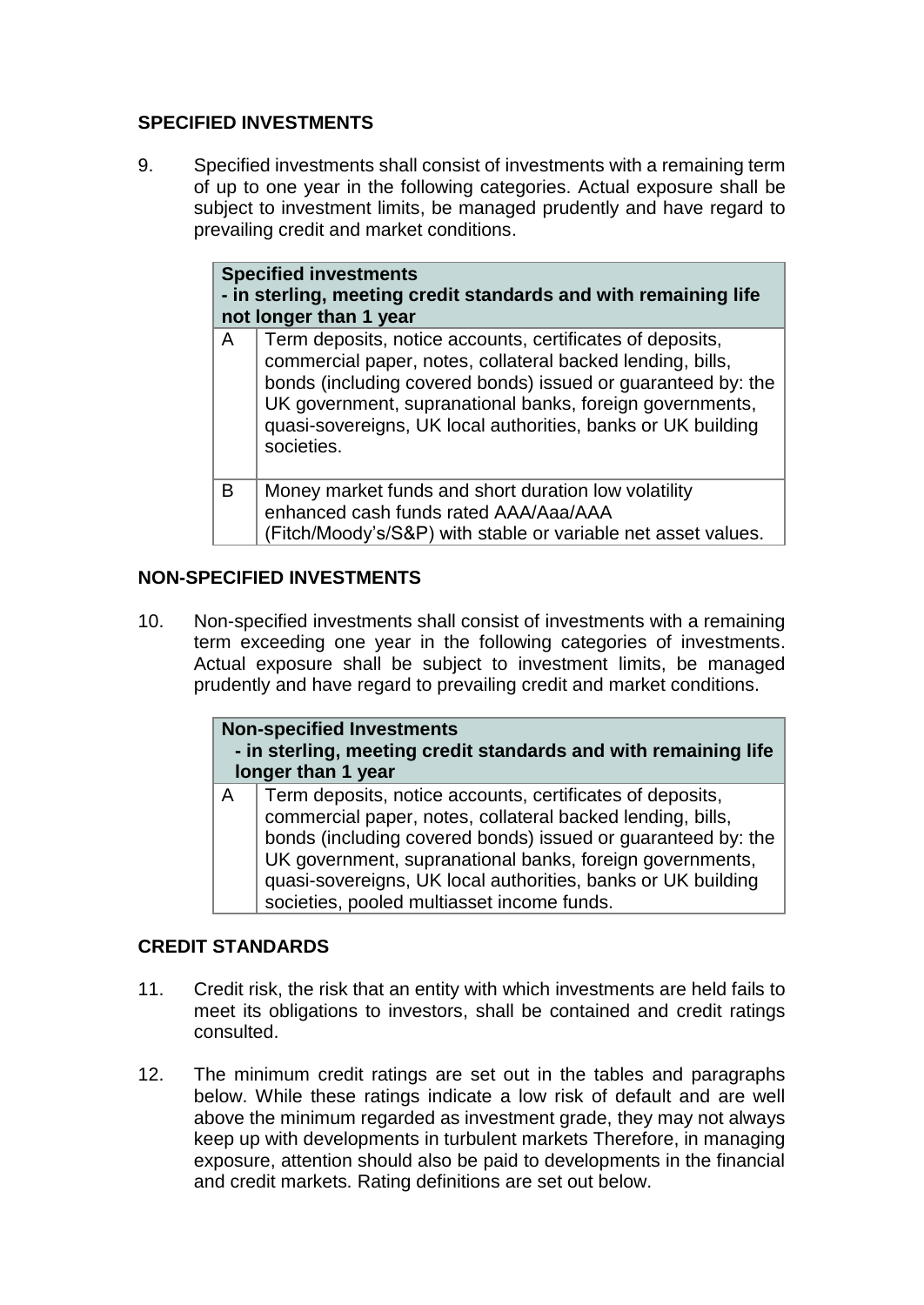## **Minimum Credit Rating Criteria**

| Minimum long term rating from one of the three rating agencies |                   |    |  |  |  |  |
|----------------------------------------------------------------|-------------------|----|--|--|--|--|
| <b>Fitch Ratings</b>                                           | Standard & Poor's |    |  |  |  |  |
| д.                                                             | A3                | А- |  |  |  |  |

- 13. Credit requirements shall not apply to investments issued or guaranteed by the UK Government, nationalised entities, UK local authorities, the council's clearing bank (RBS) or the cash manager custodian bank (BNY Mellon). Local authorities are not usually rated, but the Local Government Act 2003 provides sanctions in the event that an authority fails to meet its liabilities to lenders.
- 14. Ratings shall be reviewed frequently and at least monthly. In the event of significant adverse rating changes, investments may be recalled prior to maturity where it would be prudent to do so.
- 15. The strategic director of finance and governance shall have discretion to vary minimum rating and limits in response to market developments, cash flow volatility or operational requirements where prudent to protect the council's interests.

#### **INVESTMENT LIMITS**

|              | Investment limits, subject to overall constraints and minimum ratings                          |                                                                               |  |  |  |  |  |
|--------------|------------------------------------------------------------------------------------------------|-------------------------------------------------------------------------------|--|--|--|--|--|
|              | <b>Issuer/Institution</b>                                                                      | <b>Upper limits (percent or</b><br>amount of council investment<br>portfolio) |  |  |  |  |  |
| A            | <b>UK National Government</b>                                                                  | No limit                                                                      |  |  |  |  |  |
| B            | <b>UK Local Authorities</b>                                                                    | Up to 1 year<br>£10m per issuer<br>maximum 25% in total                       |  |  |  |  |  |
| $\mathsf{C}$ | Foreign sovereigns, supranational<br>banks and quasi-sovereigns,<br>minimum rating AAA/Aaa/AAA | Up to 5.5 years<br>20% per issuer                                             |  |  |  |  |  |
| D            | Foreign sovereigns, supranational<br>banks and quasi-sovereigns,<br>minimum rating AA-/Aa3/AA- | Up to 5.5 years<br>12.5% per issuer                                           |  |  |  |  |  |
| E.           | Foreign sovereigns, supranational<br>banks and quasi-sovereigns<br>minimum rating A1-/A3/A-    | Up to 1 year;<br>5% per issuer                                                |  |  |  |  |  |
| F            | Banks and building societies<br>Minimum rating AAA/Aaa/AAA                                     | Up to 5.5 years<br>20% per issuer                                             |  |  |  |  |  |
| G            | Banks and building societies<br>minimum rating AA-/Aa3/AA-                                     | Up to 3 years<br>12.5% per issuer                                             |  |  |  |  |  |

16. Investment exposure shall be subject to the following limits.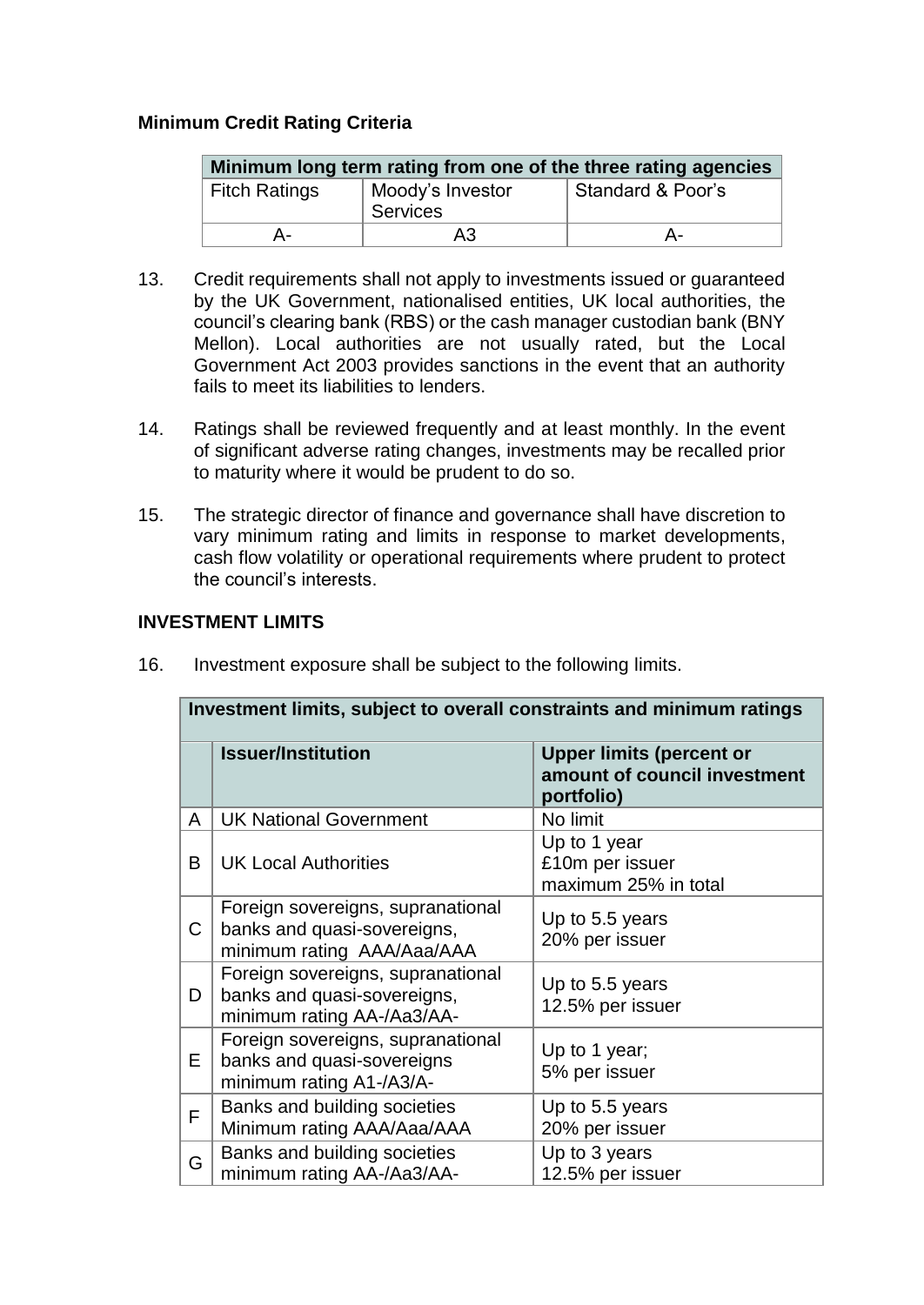| Investment limits, subject to overall constraints and minimum ratings                                                                                                                                |                                                                                                                               |                                                                               |  |  |  |  |
|------------------------------------------------------------------------------------------------------------------------------------------------------------------------------------------------------|-------------------------------------------------------------------------------------------------------------------------------|-------------------------------------------------------------------------------|--|--|--|--|
|                                                                                                                                                                                                      | <b>Issuer/Institution</b>                                                                                                     | <b>Upper limits (percent or</b><br>amount of council investment<br>portfolio) |  |  |  |  |
| H                                                                                                                                                                                                    | Banks and building societies<br>long term rating A-/A3/A-                                                                     | Up to 1 year;<br>5% per issuer                                                |  |  |  |  |
|                                                                                                                                                                                                      | <b>Other Corporate Entities</b><br>long term rating AA-/Aa3/AA-                                                               | Up to 3 years<br>10% per issuer                                               |  |  |  |  |
| J                                                                                                                                                                                                    | <b>Other Corporate Entities</b><br>long term rating A-/A3/A                                                                   | Up to 1 year;<br>5% per issuer                                                |  |  |  |  |
| K                                                                                                                                                                                                    | Money market funds above £1,000m<br>in holdings                                                                               | £50m per fund                                                                 |  |  |  |  |
| L                                                                                                                                                                                                    | Short duration low volatility<br>enhanced cash funds                                                                          | £10m per fund<br>maximum 20% in total                                         |  |  |  |  |
| M                                                                                                                                                                                                    | Sterling government money market<br>funds above £200m in holdings                                                             | £50m per fund                                                                 |  |  |  |  |
| N                                                                                                                                                                                                    | Multi asset income pooled fund                                                                                                | £10m in total                                                                 |  |  |  |  |
| $\Omega$                                                                                                                                                                                             | Royal Bank of Scotland (NatWest)<br>and<br>Up to 3 months<br><b>Bank of New York Mellon</b><br>£75m per issuer<br>(custodian) |                                                                               |  |  |  |  |
| Overall portfolio:<br>maximum above 1 year maturity 65%<br>maximum weighted average maturity 2.5 years<br>(the maturity of floating rate instruments is treated as the next interest re-set<br>date) |                                                                                                                               |                                                                               |  |  |  |  |

# **RATING DEFINITIONS**

- 17. Ratings are research based opinions of rating companies (Fitch Ratings, Moody's and Standard & Poor's) on the ability of an entity or security to meet financial commitments such as interest, preferred dividends and repayment of principal in accordance with their terms. Ratings do not constitute recommendations to buy, sell or hold any security, nor do they comment on the adequacy of market price, or the suitability of any security for a particular investor.
- 18. Fitch Long Term Ratings are shown below

| <b>AAA</b> | Highest credit quality. AAA ratings denote the lowest            |  |  |  |  |  |  |  |  |
|------------|------------------------------------------------------------------|--|--|--|--|--|--|--|--|
|            | expectation of default risk. They are assigned only in cases of  |  |  |  |  |  |  |  |  |
|            | exceptionally strong capacity for payment of financial           |  |  |  |  |  |  |  |  |
|            | commitments. This capacity is highly unlikely to be adversely    |  |  |  |  |  |  |  |  |
|            | affected by foreseeable events                                   |  |  |  |  |  |  |  |  |
| AA         | Very high credit quality. AA ratings denote expectations of very |  |  |  |  |  |  |  |  |
|            | low default risk. They indicate very strong capacity for payment |  |  |  |  |  |  |  |  |
|            | of financial commitments. This capacity is not significantly     |  |  |  |  |  |  |  |  |
|            | vulnerable to foreseeable events.                                |  |  |  |  |  |  |  |  |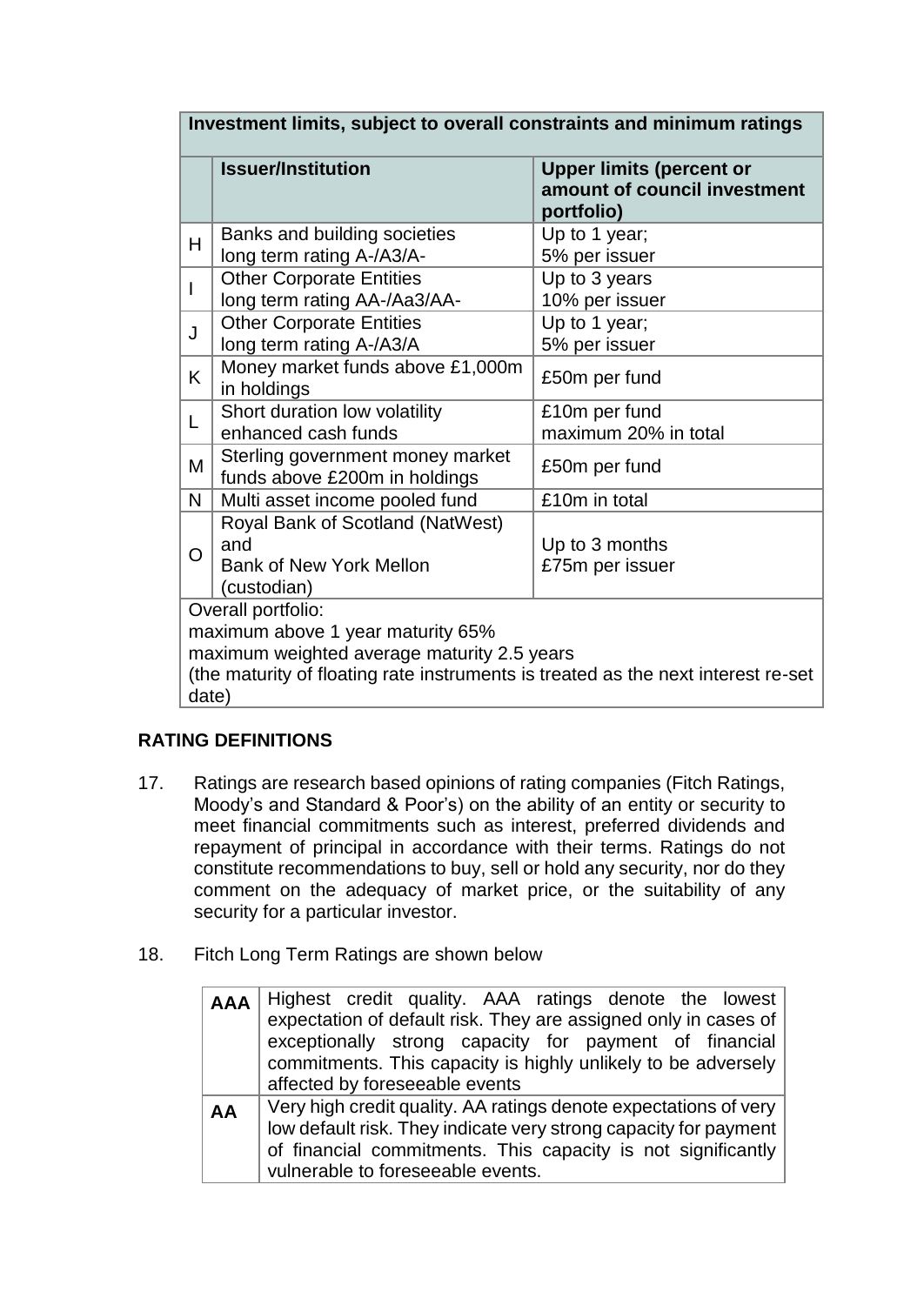| A | High credit quality. A ratings denote expectations of low default |
|---|-------------------------------------------------------------------|
|   | risk. The capacity for payment of financial commitments is        |
|   | considered strong. This capacity may, nevertheless, be more       |
|   | vulnerable to adverse business or economic conditions than is     |
|   | the case for higher ratings.                                      |

- 19. The modifiers "+" or "-" may be appended to a rating to denote relative status within major rating categories.
- 20. The Fitch Short Term Ratings are shown below

| F <sub>1</sub> | Highest short-term credit quality. Indicates the strongest<br>intrinsic capacity for timely payment of financial commitments;<br>may have an added "+" to denote any exceptionally strong<br>credit feature. |
|----------------|--------------------------------------------------------------------------------------------------------------------------------------------------------------------------------------------------------------|
| F <sub>2</sub> | Good short-term credit quality. Good intrinsic capacity for<br>timely payment of financial commitments                                                                                                       |
| F <sub>3</sub> | Fair short-term credit quality.                                                                                                                                                                              |

21. Moody's Long Term Ratings are shown below

|              | Aaa   Obligations rated Aaa are judged to be of the highest quality,<br>with minimal credit risk. |
|--------------|---------------------------------------------------------------------------------------------------|
| Aa           | Obligations rated Aa are judged to be of high quality and are<br>subject to very low credit risk. |
| $\mathsf{A}$ | Obligations rated A are considered upper-medium grade and<br>are subject to low credit risk.      |

- 22. Moody's appends numerical modifiers 1, 2, and 3 to each generic rating classification from Aa through Caa.
- 23. Moody's short-term ratings are opinions of the ability of issuers to honour short-term financial obligations and are shown below.

| $P-1$ | Issuers (or supporting institutions) rated Prime-1 have a                                                           |
|-------|---------------------------------------------------------------------------------------------------------------------|
|       | superior ability to repay short-term debt obligations.                                                              |
| $P-2$ | Issuers (or supporting institutions) rated Prime-2 have a strong  <br>ability to repay short-term debt obligations. |

24. Standard and Poor's (S&P) Long Term Rating

|           | AAA   An obligation rated AAA has the highest rating assigned by |  |  |  |  |  |  |  |  |
|-----------|------------------------------------------------------------------|--|--|--|--|--|--|--|--|
|           | S&P. The obligor's capacity to meet its financial commitment     |  |  |  |  |  |  |  |  |
|           | on the obligation is extremely strong.                           |  |  |  |  |  |  |  |  |
| <b>AA</b> | An obligation rated AA differs from the highest-rated            |  |  |  |  |  |  |  |  |
|           | obligations only to a small degree. The obligor's capacity to    |  |  |  |  |  |  |  |  |
|           | meet its financial commitment on the obligation is very strong.  |  |  |  |  |  |  |  |  |
| А         | An obligation rated A is somewhat more susceptible to the        |  |  |  |  |  |  |  |  |
|           | adverse effects of changes in circumstances and economic         |  |  |  |  |  |  |  |  |